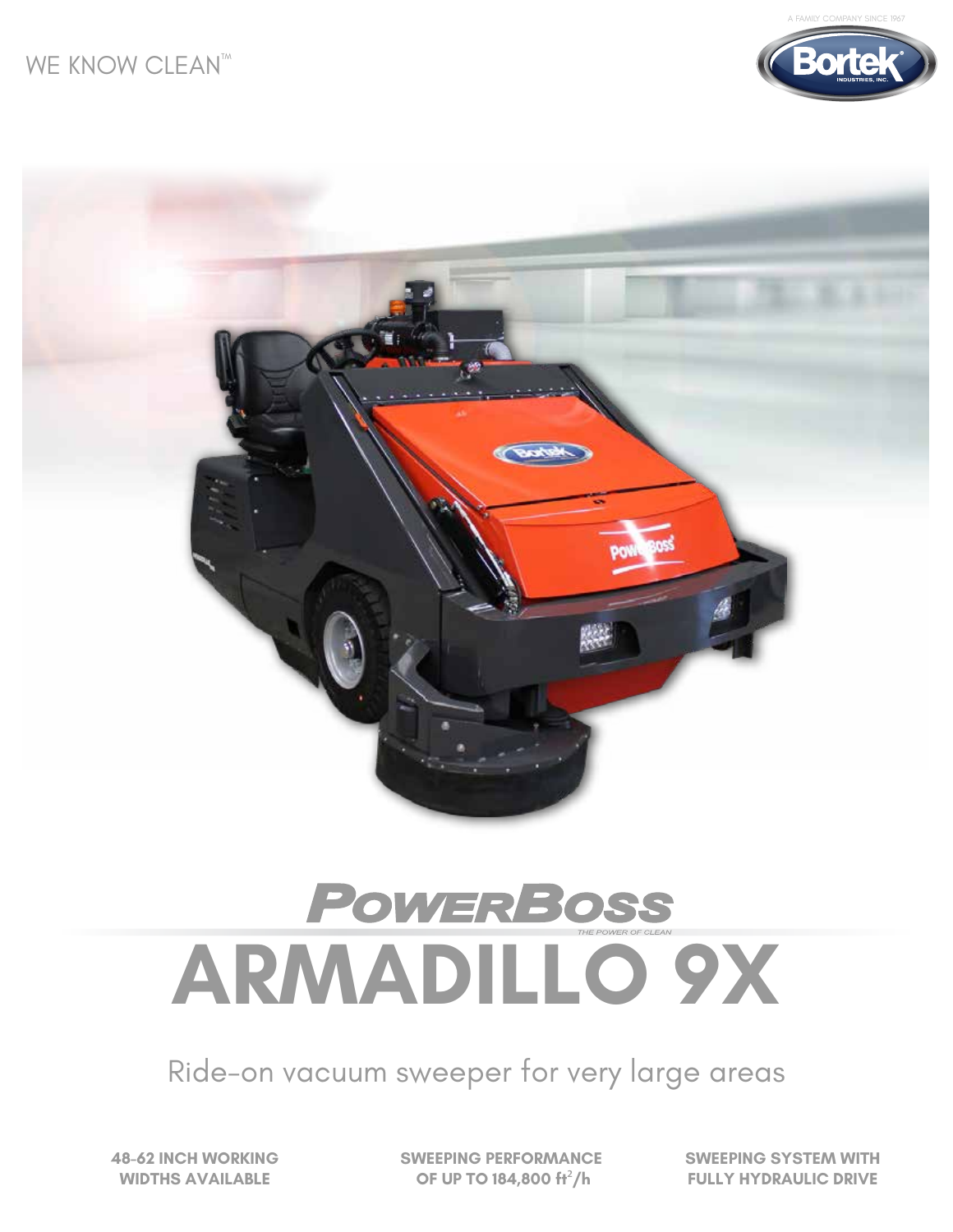

PowerBoss Armadillo 9X Sweepers are our high- performance vacuum sweepers for heavy-duty applications. These machines are fully hydraulic and provide a cleaning performance of up to 184,800 ft²/h. The 9X, in particular, can be equipped with up to two side brooms to achieve a working width of 62 inches. Working on inclines of up to 16% is no problem at all for this sweeper. PowerBoss Armadillo is a highly efficient machine that provides maximum working comfort and is a showpiece of excellent workmanship.



#### **Professional sweeping results – for challenging applications**

PowerBoss Armadillo reliably deals with even extra-large amounts of dirt and particularly demanding working environments. When equipped with two side brooms, the 9X's working width is 62 in. This sweeper collects dirt and debris and moves it into the 22 cu ft-capacity (which equates to approx. 1,500 lbs) dirt hopper made of robust sheet steel. The 60-in high dump system enables easy emptying.

#### **Four-stage dust filter system:**

Stage 1: Suction system with a collection tray at the main broom Stage 2: Pre-filter eliminates dust before it reaches the panel filter Stage 3: Efficient synthetic panel filter

Stage 4: Powerful filter-cleaning motor

- Robust and easy-to-change retractable side broom.
- Extra-large, multi-level dirt hopper with high dump and RTR system. **•** Powerful filter shaker.
- Hydraulic front brakes. Additional standard equipment: a mechanical parking brake.
- Liquid-cooled industrial engine (diesel or LPG).
- Spark-arresting silencer.
- Easy-to-change sweeping unit.
- **Dual-speed sweeping system**
- **Spark-arresting silencer**
- **Water-cooled diesel or LPG engine**
- **Wet-sweep bypass**
- **Power filter shaker**



#### **Large debris hopper capacity - Unique System**

PowerBoss Armadillo combines its particularly large capacity dirt hopper with our unique Rotary-Trash- Relocator system (RTR system), which provides both extremely long running times per operation and superior economic efficiency. The RTR system briefly rotates the hopper forward, which can increase the filling capacity by up to 50%, depending on the type of dirt and debris.

#### **Efficient and economical in- and outdoor applications**

The vacuum sweeper PowerBoss Armadillo is your perfect choice when it comes to professional cleaning results on large areas. These machines are tailor-made for applications in areas such as:

- Modern production lines
- Large warehouses **•** Waste industry
- Metal processing industry
- Foundries
- Breweries
- Beverage industry
- Concrete and cement factories
- Shopping and leisure centres
- Car parks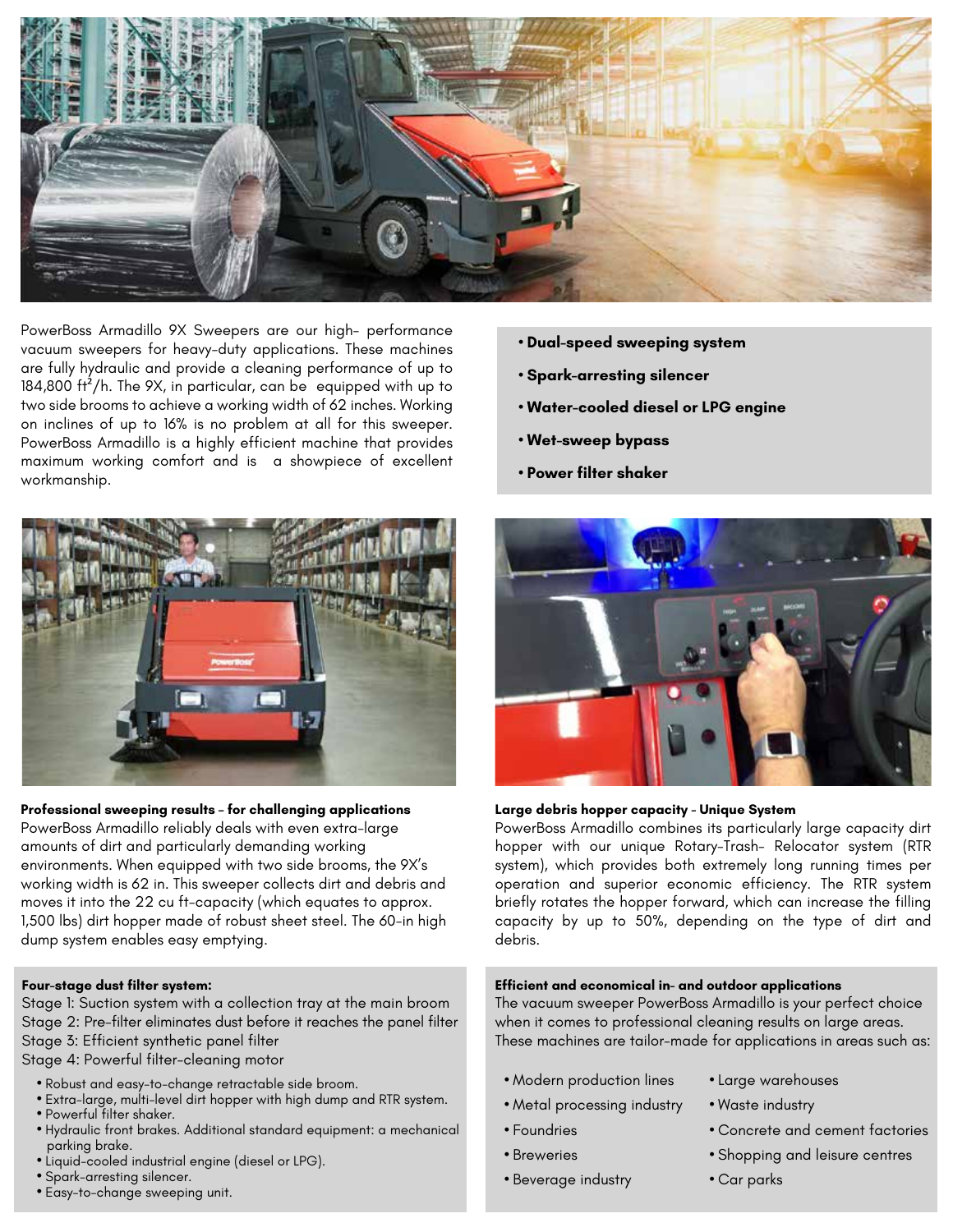#### **Special Features Designed with Attention to Detail**



**Clearly Structured** The driver has a constant overview of all functions. Everything is within easy reach on the user-friendly operating panel.



**Practical Feature** The robust sheet-steel debris hopper can be lifted to a dumping height of up to 64 in.



**Climbing Ability**<br>Thanks to Power Climb™, PowerBoss's Armadillo is capable of climbing high curbs and inclines of up to 16% - in sweeping mode and with a fully loaded hopper.



**Comfortable and robust:**<br>PowerFlex™, the rear suspension – as used in the automotive sector minimises vibrations for the driver and ensures a long service life of the machine.



**Highest levels of economic efficiency:** The large 158 gallon capacity debris hopper ensures long operating times and efficient working.

network when needed.



**Comfortable maintenance** PowerSwing™ enables 360° access to both the engine and hydraulic system. For reduced downtimes and increased productivity.

service access reputation.



**Even more productive and efficient:**

The right broom is available as a standard to increase the machine's cleaning performance. Using a second broom (option) increases the sweeping width to (up to) 84" - for even more efficient working.



**No-tools quick-change filter for easy, routine maintenance.** Equipped with a dual dust filter and four-stage dust filtration system as a standard.

their products.

## **Kubor** Engine Feature Comparison Power | Reliability

| <b>ENGINE ATTRIBUTE</b>                                                            | <b>POWERBOSS® WITH KUBOTA</b>                                                                                                      | <b>TENNANT<sup>®</sup> WTIH MITSUBISHI<sup>®</sup></b>                                                                                                                                 | <b>KUBOTA® ADVANTAGE</b>                                                                                                                                                                                                                                                                                                                                                                                                                                                                                                                                                                                                                      |
|------------------------------------------------------------------------------------|------------------------------------------------------------------------------------------------------------------------------------|----------------------------------------------------------------------------------------------------------------------------------------------------------------------------------------|-----------------------------------------------------------------------------------------------------------------------------------------------------------------------------------------------------------------------------------------------------------------------------------------------------------------------------------------------------------------------------------------------------------------------------------------------------------------------------------------------------------------------------------------------------------------------------------------------------------------------------------------------|
| Engine Valve Timing Mechanism -<br>Coordination of motion of pistons<br>and valves | Internally geared camshaft.<br>Lubricated and protected from dirt<br>and designed for the life of the<br>engine.                   | External timing belt. Exposed to dirty<br>application conditions that can<br>compromise belt life. Periodic<br>replacement is required, or there is a<br>risk of catastrophic failure. | Higher reliability and uptime.<br>Reduced maintenance. No risk of<br>catastrophic damage to valves due<br>to timing belt failure. Designed to<br>run reliably in tough industrial<br>applications.                                                                                                                                                                                                                                                                                                                                                                                                                                            |
| Potential for Pistons to Contact<br>Valves-Interference Design                     | Due to internal lubricated camshaft<br>gears have minimal risk of valvetrain<br>timing failure.                                    | If timing belt slips or breaks,<br>extensive damage to the valves,<br>cylinder head, pistons, crankshaft,<br>and bearings may occur, resulting in<br>expensive repairs.                | Virtually no risk of unplanned and<br>expensive engine down time and<br>repair due to timing issues.                                                                                                                                                                                                                                                                                                                                                                                                                                                                                                                                          |
| Engine Head and Block Material -                                                   | Cast iron block and head with<br>comparable thermal expansion rates<br>reducing stress on head gaskets and<br>cylinder head bolts. | Cast iron block with aluminum<br>cylinder head have differingthermal<br>expansion rates, placing greater<br>stress on the head gasket.                                                 | A Kubota design cast iron cylinder<br>head mated to the cast iron cylinder<br>block is better suited to industrial<br>applications for long-term durability.<br>Whereas typical automotive-based<br>engine designs are optimized for<br>higher maximum power output,<br>reduced weight, and minimal<br>production cost (aluminum<br>head/cast iron block). Kubota's use<br>of common materials between the<br>cylinder head and block reduces<br>stresses in the gasketed joints<br>resulting in long-life. This minimizes<br>the likelihood of random head<br>gasket failures and associated<br>downtime in high hour usage<br>applications. |
| Crankshaft Bearings and Cylinder<br>Block                                          | High capacity crankshaft bearings<br>and cylinder block designed for<br>diesel engine loads for long life.                         | Crankshaft bearings and block<br>optimized for lighter duty<br>automotive usage of gasoline.                                                                                           | Kubota main bearings are more<br>heavy duty in design since they are<br>based on the diesel platform; this<br>provides greater reliability and<br>longer life. More rigid engine<br>structure on engine block (since<br>borrowed from diesel) results in less<br>radiated noise and vibration.                                                                                                                                                                                                                                                                                                                                                |
| Parts and Service Availability                                                     | World renowned for their reliability<br>and for their parts and service                                                            | Limited support network, but does<br>not carry the same reliability nor                                                                                                                | Well established quality reputation<br>and service network to stand behind                                                                                                                                                                                                                                                                                                                                                                                                                                                                                                                                                                    |